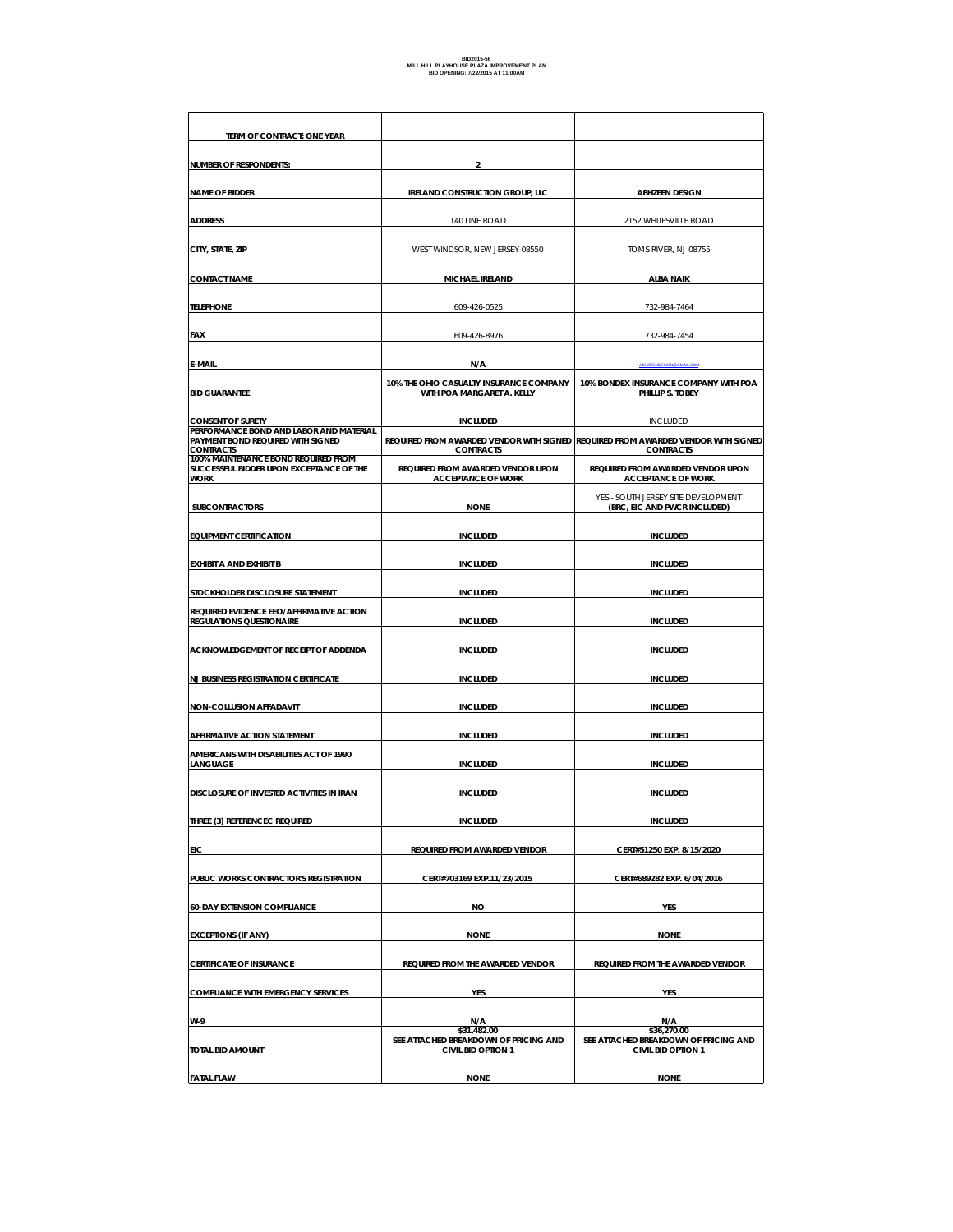#### **BID ITEMS**

**Bid Items:** 

A. Provide and install Courtyard Inlet Grate and reconstruct inlet as detailed. Lump sum  $6, 600, 00$ B. Remove and reset brick as noted on plan. (45 sq. ft.) Unit cost per sq. ft.  $47.50$  Total  $\sqrt{2137.50}$ C. Provide and install PVC downspouts (2), clean outs (2) and drain-lines (45 l.f.) including all excavation, backfill and bedding as detailed Lump sum  $\frac{5}{625.00}$ D. Remove and replace existing concrete sidewalk (45 sq. ft.) Unit cost per sq. ft.  $70$  Total \$ 3,  $150, 00$ E. Remove existing concrete sidewalk and reset brick (16 sq. ft.) Unit cost per sq. ft.  $70$  Total \$ 1, 120, 00 F. Remove existing brick and install concrete sidewalk (24 sq. ft.) Unit cost per sq. ft.  $\frac{50}{0}$  Total  $\frac{1}{4}$   $\sqrt{0.0}$ G. Remove and replace existing concrete curb (4 l.f.) Lump sum  $\sqrt{250.00}$ H. Remove, protect and re-set benches. Lump sum  $\frac{3,200,00}{2}$ <br>Lump sum  $\frac{3,200,00}{2}$ Clean existing drains as noted (3).  $\mathbf{L}$ J. Restore Landscape as noted.

Lump sum  $\sqrt[6]{\text{SO0},\text{SO}}$ 

Payment for the tasks as listed above shall be made at the corresponding unit price and shall constitute full compensation for all labor, material, equipment and services to complete all requirements of this specification.

 $3146$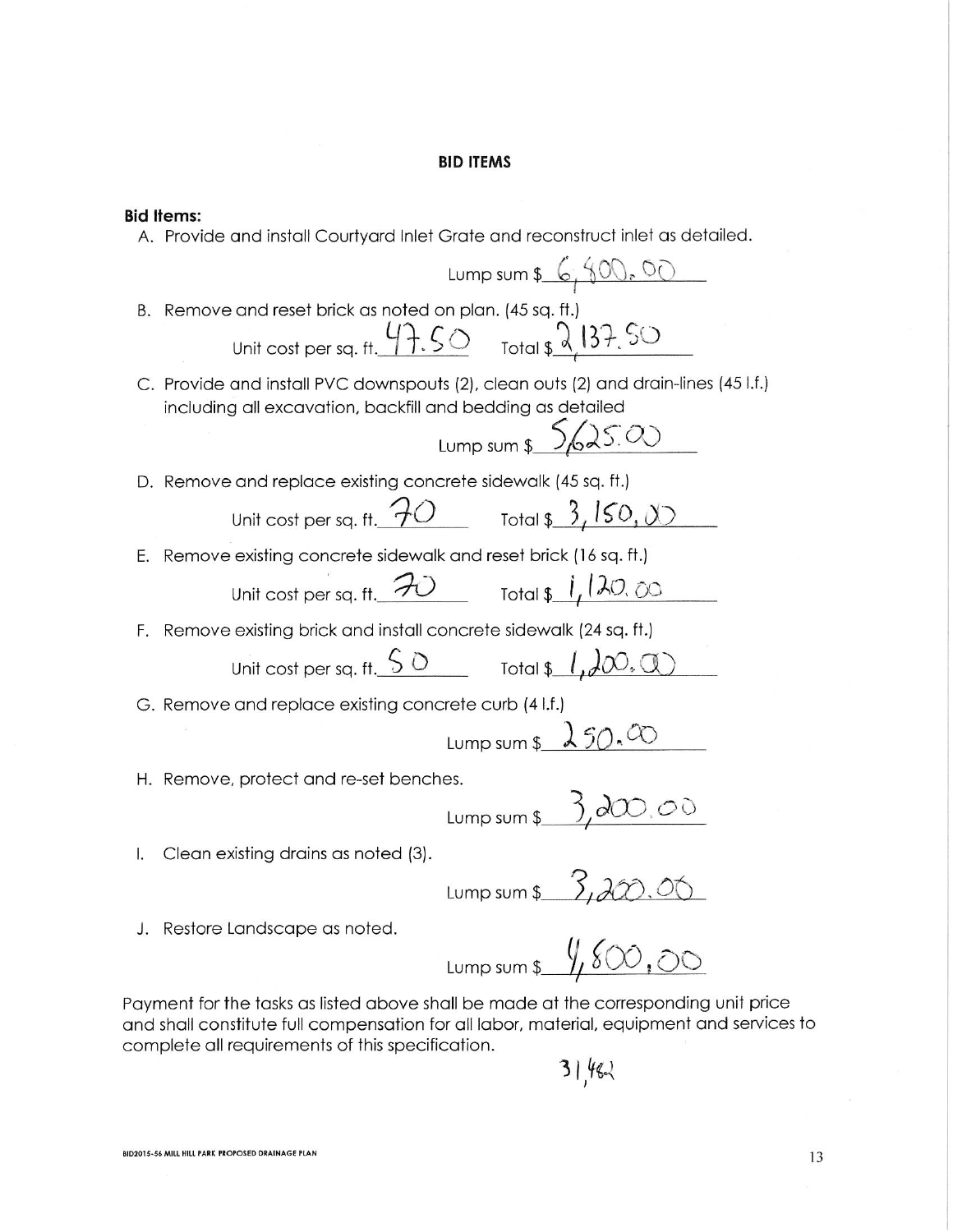### **PRICING SHEET**

482.50 Total Bid-\$ WRITE BID TOTAL IN WORDS ON LINE BELOW: 4 TWO and fifty (CATS.

## Civil Bid Option 1

A. Remove and reset brick as noted on plan. (45 sq. ft.)

Unit cost per sq. ft.  $47.55$  Total \$  $2.140,00$ 

B. Provide and install PVC downspouts (1), and drain-lines (20 l.f.) including all excavation, backfill and bedding as detailed

Lump sum  $\frac{3}{2}300$ 

This Bid is submitted by: Incluel Construction Graup<br>mpany<br>1906 ine Road West Ulindsor Company Federal ID # つくくくつ **Address** 

Signature of Authorized Agent

Print Name and Title

Date

**END OF BID FORM**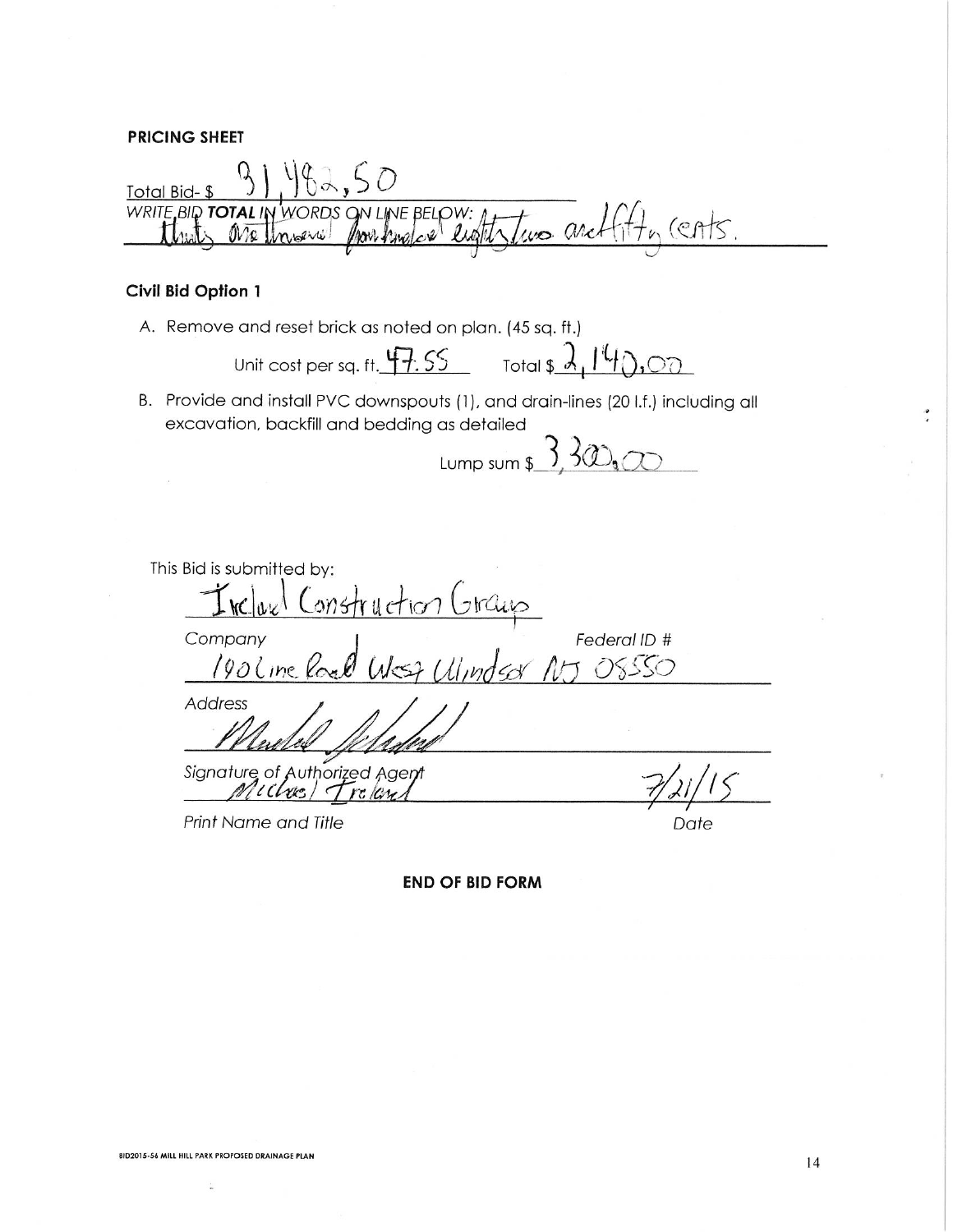#### **BID ITEMS**

#### **Bid Items:**

A. Provide and install Courtyard Inlet Grate and reconstruct inlet as detailed.

$$
Lump sum $3,380.600
$$

B. Remove and reset brick as noted on plan. (45 sq. ft.)

Unit cost per sq. ft. 
$$
\sqrt[3]{1 \cdot 50}
$$
 Total \$3217.50

C. Provide and install PVC downspouts (2), clean outs (2) and drain-lines (45 l.f.) including all excavation, backfill and bedding as detailed

$$
Lump sum
$$
  $2535.00$ 

D. Remove and replace existing concrete sidewalk (45 sq. ft.)

Unit cost per sq. ft. 
$$
1.67
$$

E. Remove existing concrete sidewalk and reset brick (16 sq. ft.)

Unit cost per sq. ft. 
$$
66\cdot00
$$
 Total \$1040°00

F. Remove existing brick and install concrete sidewalk (24 sq. ft.)

Unit cost per sq. ft. 
$$
65.00
$$
 Total \$1,560.00

G. Remove and replace existing concrete curb (4 l.f.)

Lump sum  $$5,33000$ 

H. Remove, protect and re-set benches.

Lump sum  $$7,280°$ 

I. Clean existing drains as noted (3).

Lump sum  $\frac{1}{4}$ , 160.00

J. Restore Landscape as noted.

Lump sum  $1,550.00$ 

Payment for the tasks as listed above shall be made at the corresponding unit price and shall constitute full compensation for all labor, material, equipment and services to complete all requirements of this specification.